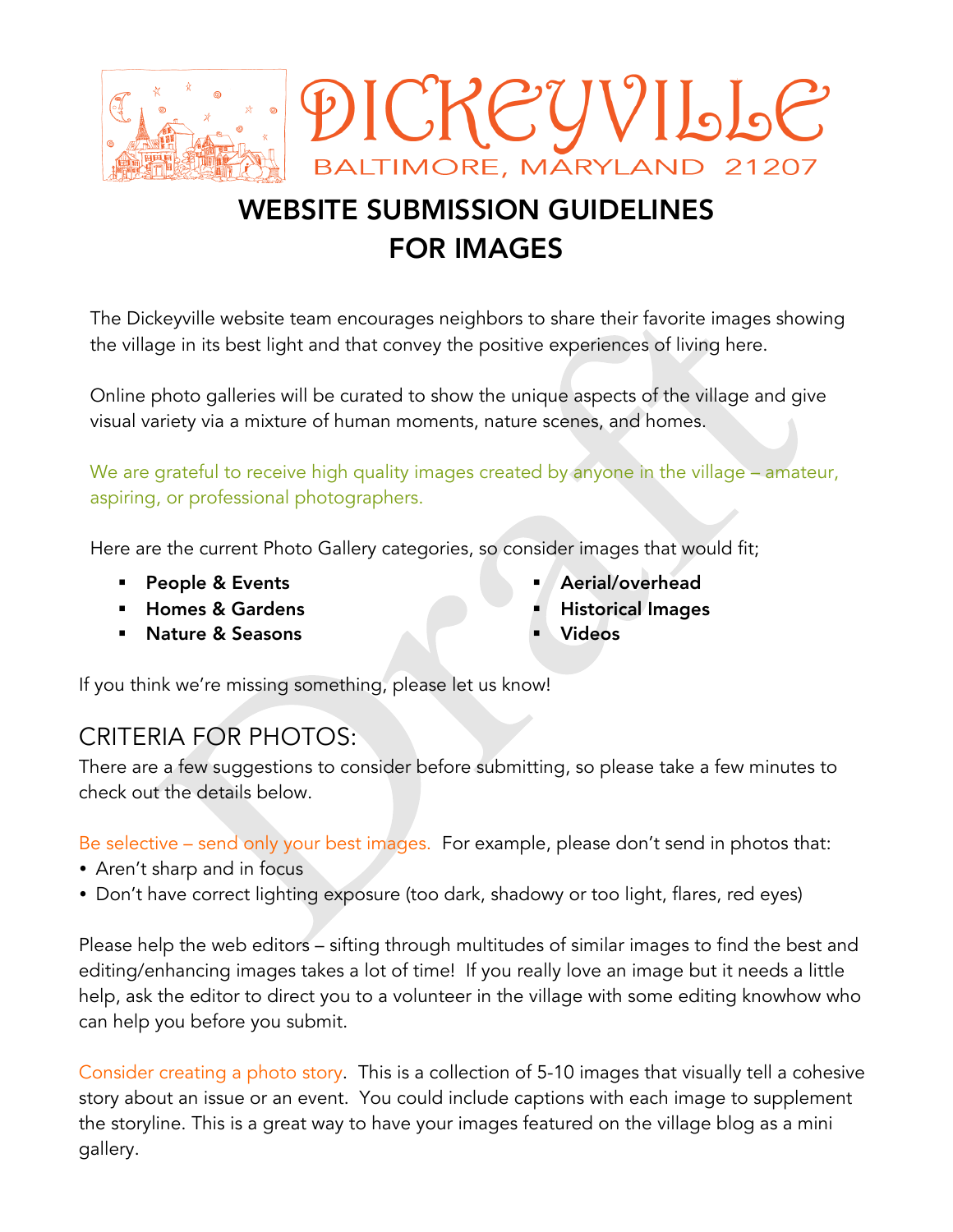# SUBMITTING YOUR IMAGES:

## Labeling your image files

Please don't send an image file named with generic numbers such as 10456.jpg with no other contextual information. To assist the web editing team, we're hoping you'll identify *what's happening in the photo, when it was taken and who made the photograph.* 

#### EXAMPLES

Brief description of image + month + year + name of photographer Cyman children playing at dam March 2015. Photo by Mark Luce. Villagers enjoy mingling at the Ice-cream Social Oct 2015. Photo by Jim Hawthorne

You could send this information either way:

- Send captions to accompany each photo (in a Word document or in an email). For example: 10456.jpg = Cyman children playing at dam March 2015. Photo by Mark Luce
- Rename your image file way before sending

### Correct Sized Images

Send only JPEG (.jpg) or PNG files.

Please submit images ranging from 50-300kb in space and maximum dimensions of 900 pixels width x 500 pixels.

*Reason - If we upload large images to the website gallery, it will make web pages load slowly which we all know is annoying to wait and leads people to clicking away from the website.*

*Tips on Resizing:* You can resize your image a number of different ways.

■ On a personal computer or from your phone, email the image to yourself and select the option to reduce image size.

> o When asked to choose Small, Medium, Large, or Actual Size – go for Medium. This will most likely be the best fit for our webpage sizing (Actual Size – 3264 – 2448 pixels, Large = 1632 -1224 pixels, Medium =  $640 \times 480$  pixels, Small = 320 x 240 pixels)

To see how big your image files are, use Windows Explorer or the Mac Finder and inspect the file.

On a Mac, you can view directly in the Finder:

▼ Preview:



Name grapes-2000.jpg Kind JPEG image Size 120 KB on disk Created Today at 12:33 PM Modified Today at 12:40 PM Last opened Today at 12:40 **PM** Dimensions  $2000 \times 501$ (More info...)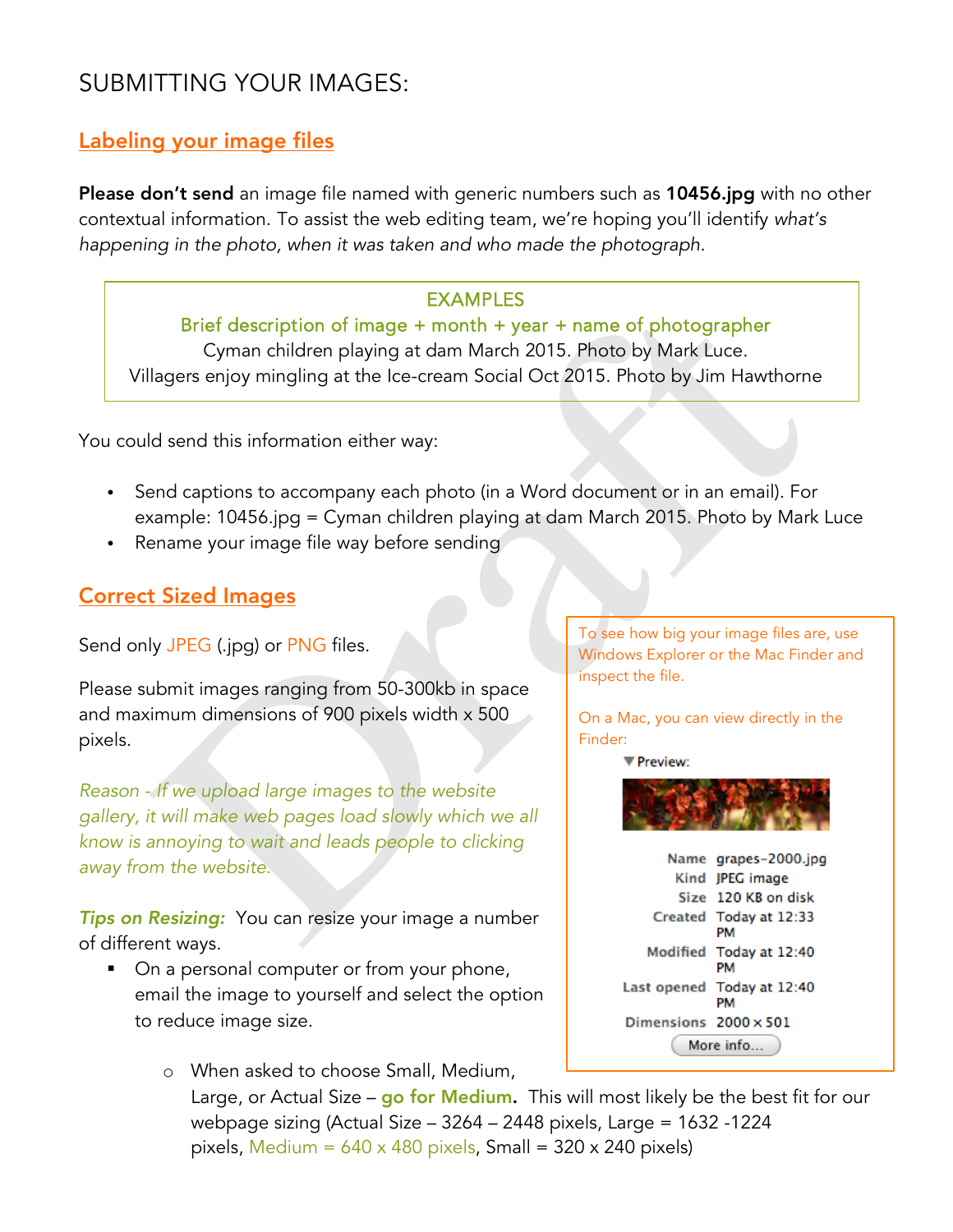- **EXTERGHT 10 Induced State Constrainery Constrainer Consider using PNG EXEC** consider using a free software SNG [http://tinypng.com] or **Optimizilla** [http://optimizilla.com] where you drag and drop up to 20 images and they get compressed (optimized for the web).
- If you are using an image software program (such as Lightroom, Photoshop) to compress files;
	- o Choose the "Save for the web" option and/or re-size the width to a max of 800px (pixels) and reduce the quality (30-50% reduction of a high resolution image won't show any marked quality difference, for example dropping 2-3Mb images to 80- 150kb).

*If you do not know how to do this step, send an image and we'll let you know if it works or can be made to work - but we very much appreciate it if you can save us this time!*

## When/Where to submit?

Please send your images via email to the web team at dca.webeditor[at]gmail.com with photos sent in batches, not one email for every image.

To contribute large amounts of images (e.g. historical photos or from past community events) you can hand deliver a USB file to a web editor. Please be sure the correct file size, context captions or file re-naming and self-edit/selections have already been done.

### Final notes

Photographer credit will be given wherever possible on the website. Photographers will retain copyright, but by submitting to Dickeyville's website, photographers are giving DCA permission to use the image on the website. Whilst is legal to use photos of people taken in public places for non-commercial purposes, please make sure the people featured in your image are ok with it going on the website.

For historical images – if you cannot identify the original photographer then please list the source of the image (e.g. scanned from records of Joe Smith's personal collection; or reference the website of museum, exhibitions, newspaper, archive, etc.). And add your best estimation of the descriptive caption/title details above when saving the file name.

#### *We will always need fresh images to keep the website updated, so please continue to share new images you make in coming months.*

Depending on how many photos are submitted, we may not be able to show them all online (due to time to upload large number of images and considerations for storage space and speed of the website) so please don't be offended if we cannot use everything that you send.